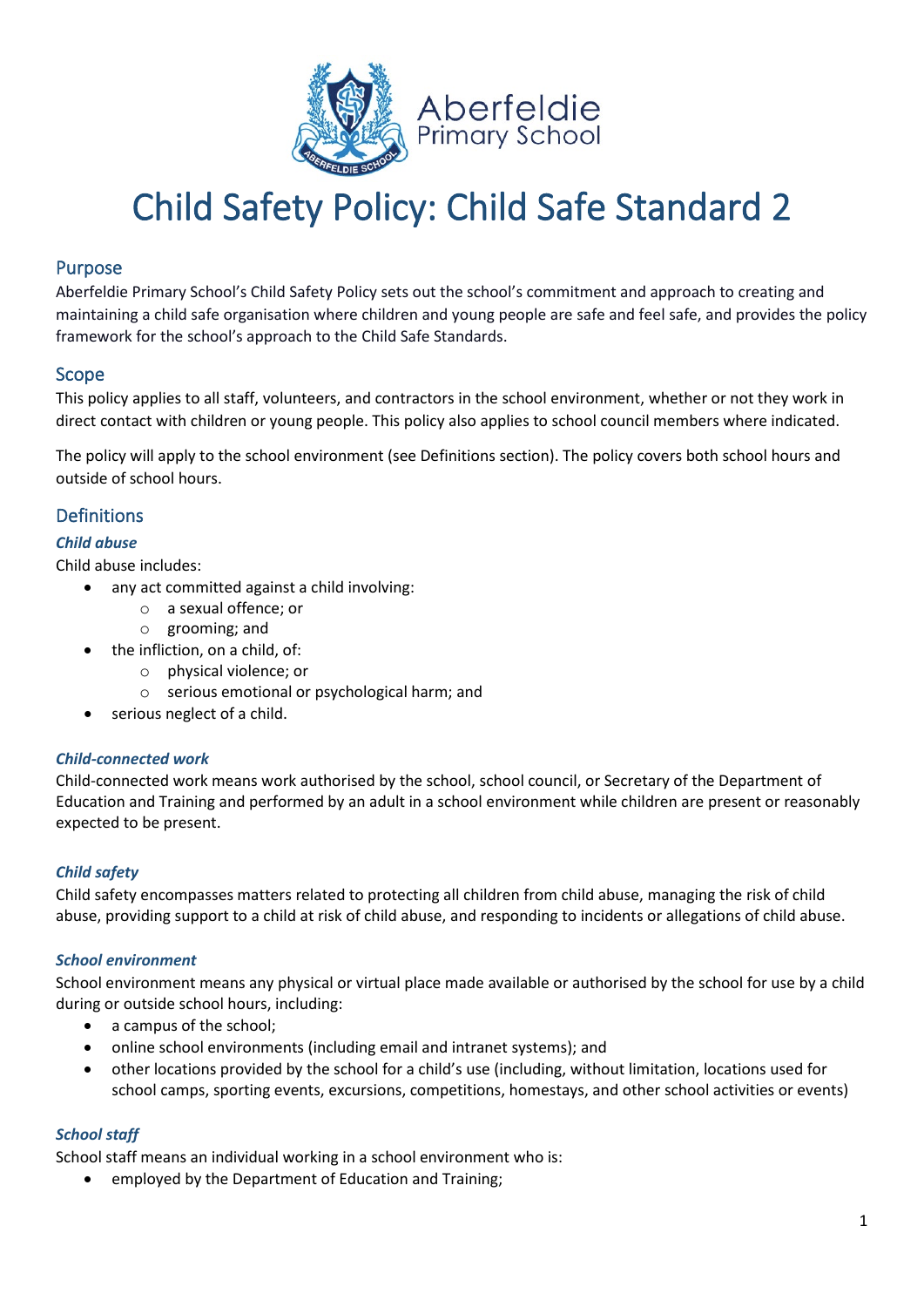

- directly engaged or employed by a school council; or
- a volunteer or a contracted service provider (whether or not a body corporate or any other person is an intermediary).

## STATEMENT OF COMMITMENT TO CHILD SAFETY AND CHILD SAFETY PRINCIPLES

Aberfeldie Primary School is committed to the safety and wellbeing of all children and young people. This will be the primary focus of our care and decision-making.

The school's approach to creating and maintaining a child safe school environment is guided by our school vision and values. At Aberfeldie Primary School our vision is *Students Succeeding Academically Physically and Socially; supported by innovative teachers and an inclusive community*, *with the values of inclusion, innovation and success.* We know children can struggle to achieve their personal best if they are not safe from abuse.

At Aberfeldie Primary School our values guide the decisions and behaviours of all members of our school community, including in relation to child safety. The school also acknowledges and implement the following values in support of our values of; Inclusion, Innovation and Success.

- Respect for ourselves and others Caring for, understanding, accepting and appreciating ourselves and others.
- Responsibility Demonstrating ownership of our actions and words. Being accountable for our actions.
- Integrity being honest, sincere and trustworthy
- Resilience Bouncing back from difficulties and disappointments.

Aberfeldie Primary School has zero tolerance for child abuse.

We are committed to providing a child safe environment where children and young people are safe and feel safe, and their voices are heard about decisions that affect their lives. Our child safe policies, procedures, strategies and practices will be inclusive of the needs of all children, particularly Aboriginal and Torres Strait Islander children, children from culturally and linguistically diverse backgrounds, children with disabilities, and children who are vulnerable.

Every person involved in Aberfeldie Primary School has a responsibility to understand the important and specific role they play individually and collectively to ensure that the wellbeing and safety of all children and young people is at the forefront of all they do and every decision they make.

### Child safety principles

In its planning, decision-making and operations, Aberfeldie Primary School will:

- 1. Take a preventative, proactive and participatory approach to child safety;
- 2. Value and empower children to participate in decisions which affect their lives;
- 3. Foster a culture of openness that supports all persons to safely disclose risks of harm to children;
- 4. Respect diversity in cultures and child rearing practices while keeping child safety paramount;
- 5. Provide written guidance on appropriate conduct and behaviour towards children;
- 6. Engage only the most suitable people to work with children and have high quality staff and volunteer supervision and professional development;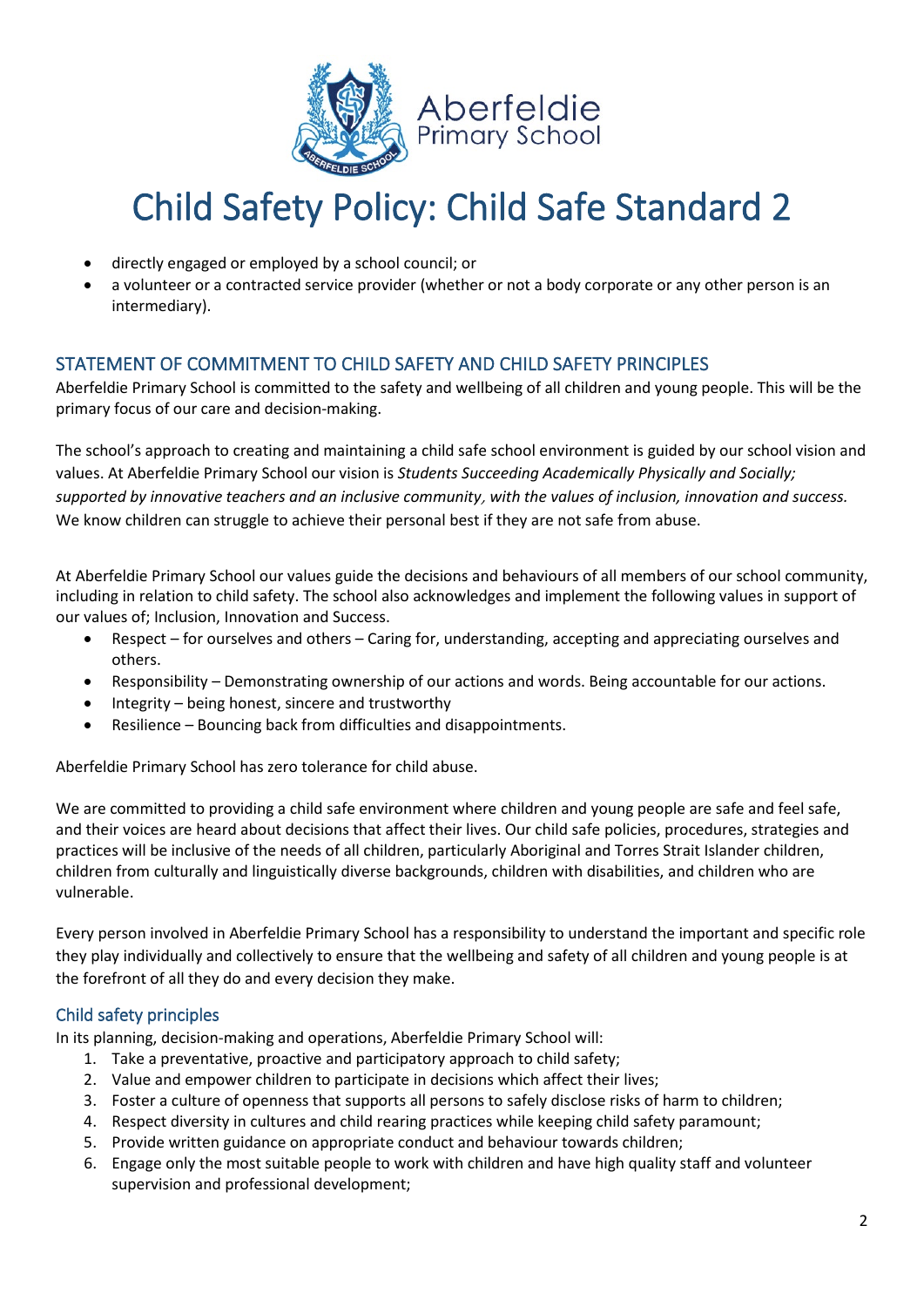

- 7. Ensure children know who to talk with if they are worried or are feeling unsafe, and that they are comfortable and encouraged to raise such concerns;
- 8. Report suspected abuse, neglect or mistreatment promptly to the appropriate authorities;
- 9. Share information appropriately and lawfully with other organisations where the safety and wellbeing of children is at risk; and
- 10. Value the input of and communicate regularly with families and carers

## **POLICY**

### Strategies to embed a child safe culture

Aberfeldie Primary School's culture encourages staff, students, parents and the school community to raise, discuss and scrutinise child safety concerns. This makes it more difficult for abuse to occur and remain hidden.

All child safety documents, including this policy, the Child Safety Code of Conduct, the school's Child Safety Responding and Reporting Obligations (including Mandatory Reporting) Policy and Procedures, *[Identifying and](https://www.education.vic.gov.au/Documents/about/programs/health/protect/ChildSafeStandard5_SchoolsGuide.pdf)  [Responding to All Forms of](https://www.education.vic.gov.au/Documents/about/programs/health/protect/ChildSafeStandard5_SchoolsGuide.pdf) Abuse in Victorian Schools* and the [Four Critical Actions for Schools](https://www.education.vic.gov.au/Documents/about/programs/health/protect/FourCriticalActions_ChildAbuse.pdf) are readily available online and in hard copy at the school's reception for all staff and students to read at any time.

Child safety is everyone's responsibility. **All school staff** are required to:

- Act in accordance with the school's Child Safety Code of Conduct, which clearly sets out the difference between appropriate and inappropriate behaviour
- Act in accordance with the Child Safety Responding and Reporting Obligations (including Mandatory Reporting) Policy and Procedures at all times, including following th[e Four Critical Actions for Schools](https://www.education.vic.gov.au/Documents/about/programs/health/protect/FourCriticalActions_ChildAbuse.pdf) where necessary
- Undertake annual guidance and training on child safety
- Act in accordance with their legal obligations, including:
	- o Failure to disclose offence (applies to all adults)
	- o Duty of care (applies to all school staff)
	- o Mandatory reporting obligations (applies to all mandatory reporters, including teachers, principals, registered psychologists, and registered doctors and nurses)
	- o Failure to protect offence (applies to a person in a position of authority within the school)
	- $\circ$  Reportable conduct obligations (applies to all school staff in reporting conduct to the principal, and applies to the principal in reporting to Employee Conduct Branch)
	- o Organisational duty of care (applies to the school as an organisation)
	- o For more information on these obligations, see [Identifying and Responding to All Forms of Abuse in](https://www.education.vic.gov.au/Documents/about/programs/health/protect/ChildSafeStandard5_SchoolsGuide.pdf) [Victorian Schools.](https://www.education.vic.gov.au/Documents/about/programs/health/protect/ChildSafeStandard5_SchoolsGuide.pdf)

As part of Aberfeldie Primary School's child safe culture, **school leadership** (including the principal and assistant principal) will:

- Consider the diversity of all children, including (but not limited to) the needs of Aboriginal and Torres Strait Islander children, children from culturally and linguistically diverse backgrounds, children with disabilities, and children who are vulnerable, when implementing the Child Safe Standards
- Ensure that child safety is a regular agenda item at school leadership meetings and staff meetings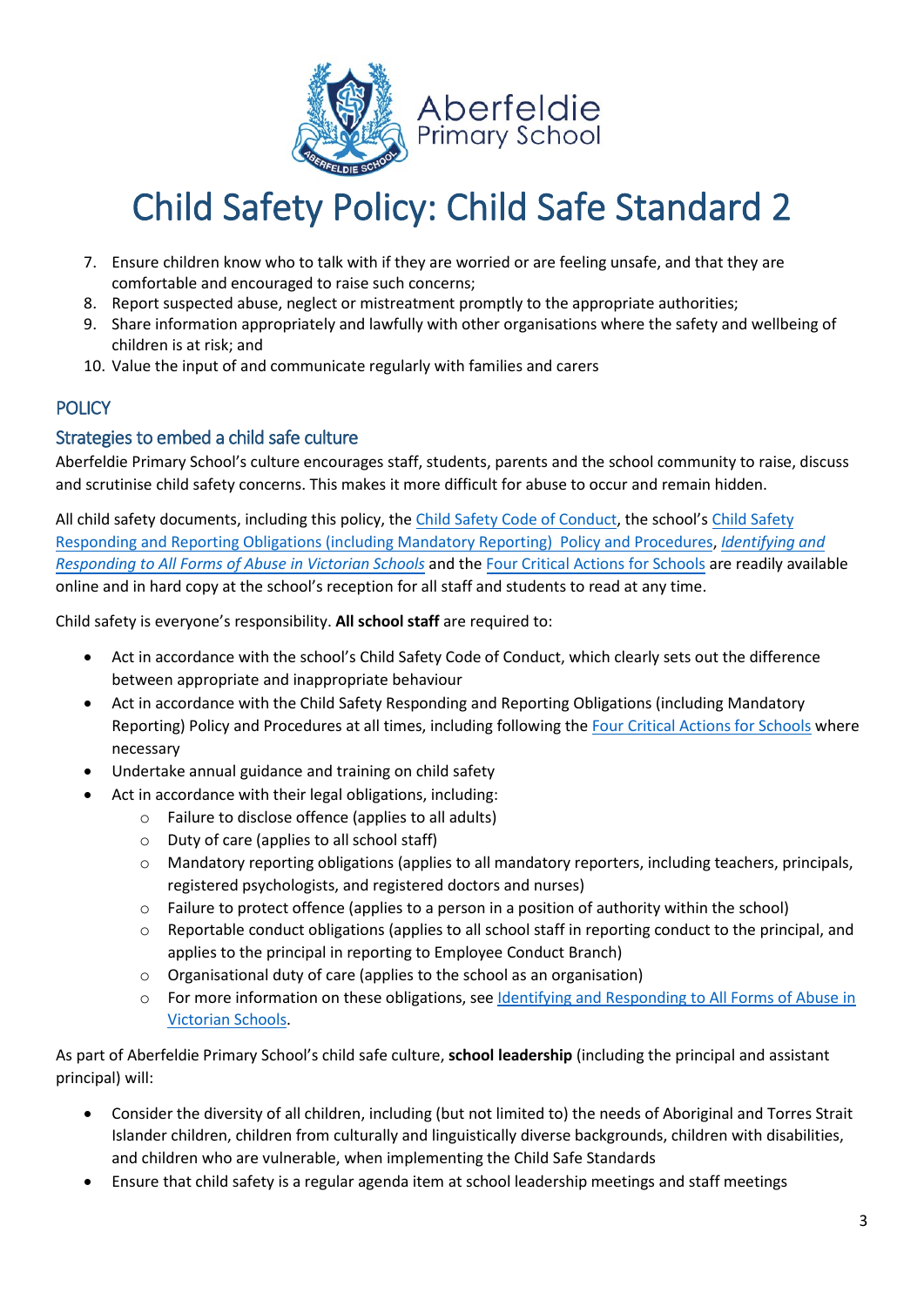

- Encourage and enable staff professional learning and training to build deeper understandings of child safety and prevention of abuse
- Ensure that no one is prohibited or discouraged from reporting an allegation of child abuse to a person external to the school or from making records of any allegation.

As part of Aberfeldie Primary School's child safe culture, **school mandatory reporting staff** are required to:

- Complete the Protecting Children  [Mandatory reporting and other obligations](http://elearn.com.au/det/protectingchildren/) online module every year
- Read the school's Child Safety Code of Conduct on induction, and maintain familiarity with that document
- Read the school's Child Safety Responding and Reporting Obligations (including Mandatory Reporting) Policy and Procedures on induction, and maintain familiarity with that document
- Read the school's Child Safety Policy (this document) on induction, and maintain familiarity with that document.

As part of Aberfeldie Primary School's child safe culture, in performing the functions and powers given to them under the *Education and Training Reform Act 2006*, **school councils and school council members** will:

- Ensure that child safety is a regular agenda item at school council meetings
- Consider the diversity of all children, including (but not limited to) the needs of Aboriginal and Torres Strait Islander children, children from culturally and linguistically diverse backgrounds, children with disabilities, and children who are vulnerable, when making decisions regarding the Child Safe Standards
- Undertake annual guidance and training on child safety, such as th[e Child Safe Standards School Council](https://www.education.vic.gov.au/Documents/about/programs/health/protect/school-council-training.pptx) Training [PowerPoint.](https://www.education.vic.gov.au/Documents/about/programs/health/protect/school-council-training.pptx)
- Approve the Child Safety Code of Conduct to the extent that it applies to school council employees and members, and if updated, note the new document in its school council meeting minutes
- When hiring employees, ensure that selection, supervision and management practices are child safe (unless delegated to the principal).

School leadership will maintain records of the above processes.

Aberfeldie Primary School strategies to embed a culture of child safety:

- Assistant Principal will be the Child Safety Officer
- Beginning of each year, there will be a focus on child safety and who students can go to as part of the Learning to Learn program
- Child Safety will be a regular item for discussion at: staff meetings, School Council meetings, year level and/or whole school assemblies
- Termly communication in the school community newsletter
- Embed in curriculum plans, eg: Inquiry, Resilience programs.

### Roles and responsibilities

School leaders will ensure that each person understands their role, responsibilities and behaviour expected in protecting children and young people from abuse and neglect. Staff will comply with the school's Child Safety Code of Conduct, which sets out clearly the difference between appropriate and inappropriate behaviour.

Specific child safety responsibilities: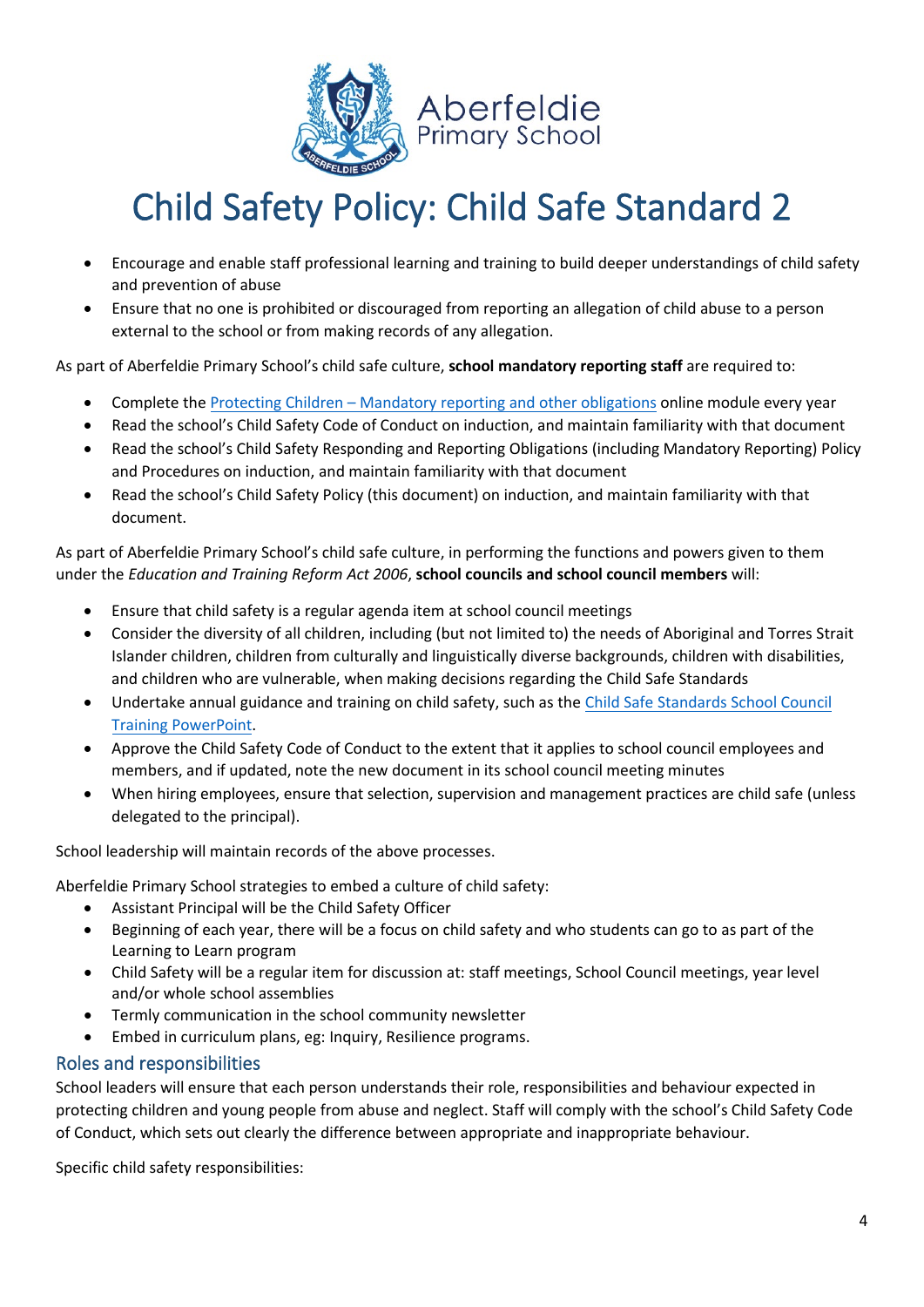

- Assistant Principal is responsible for reviewing and updating the Child Safety Policy every 3 years (or as required).
- Assistant Principal is responsible for monitoring the school's compliance with the Child Safety Policy. The school community should approach Assistant Principal if they have any concerns about the school's compliance with the Child Safety Policy.
- Assistant Principal is responsible for informing the school community about this policy, and making it publicly available.
- Other specific roles and responsibilities are named in Aberfeldie Primary School's other child safety policies and procedures, including the Child Safety Code of Conduct, Child Safety Responding and Reporting Obligations (including Mandatory Reporting) Policy and Procedures, and risk assessment register.

### Recruitment

Aberfeldie Primary School follows the Department's Recruitment in Schools guide to ensure child safe recruitment practices, available on the [Department's website.](https://www.education.vic.gov.au/hrweb/careers/Pages/recruitinsch.aspx)

All prospective volunteers are required to comply with our school's Volunteers Policy, including in relation to assessing the suitability of prospective volunteers and obtaining checks required under this policy. All prospective volunteers are required to maintain a valid Working with Children Check.

## Training and supervision

Training and education is important to ensure that everyone in the school understands that child safety is everyone's responsibility.

Our school culture aims for all staff and volunteers (in addition to parents/carers and children) to feel confident and comfortable in coming forward with any allegations or suspicions of child abuse or child safety concerns. We train our staff and volunteers to identify, assess, and minimise risks of child abuse and to detect potential signs of child abuse. This training occurs annually or more often as required.

We also support our staff and volunteers through ongoing supervision to develop their skills to protect children from abuse, to promote the cultural safety of Aboriginal and Torres Strait Islander children and children from linguistically and/or diverse backgrounds, and the safety of children with a disability and vulnerable children.

New employees and volunteers will be inducted into the school, including by being referred to the Child Safety Policy (this document), the Child Safety Code of Conduct, and the Child Safety Responding and Reporting Obligations (including Mandatory Reporting) Policy and Procedures on the school website. Hard copies of the above policies and procedures will be given new employees and volunteers who will be onsite frequently and regularly. They will also be supervised regularly to ensure they understand our school's commitment to child safety, and that their behaviour towards children is safe and appropriate. All employees of our school will be monitored and assessed via regular performance review to ensure their continuing suitability for child-connected work. Any inappropriate behaviour will be reported by school staff to the Principal or Assistant Principal and will be managed in accordance with Aberfeldie Primary School Child Safety Responding and Reporting Obligations (including Mandatory Reporting) Policy and Procedures where required.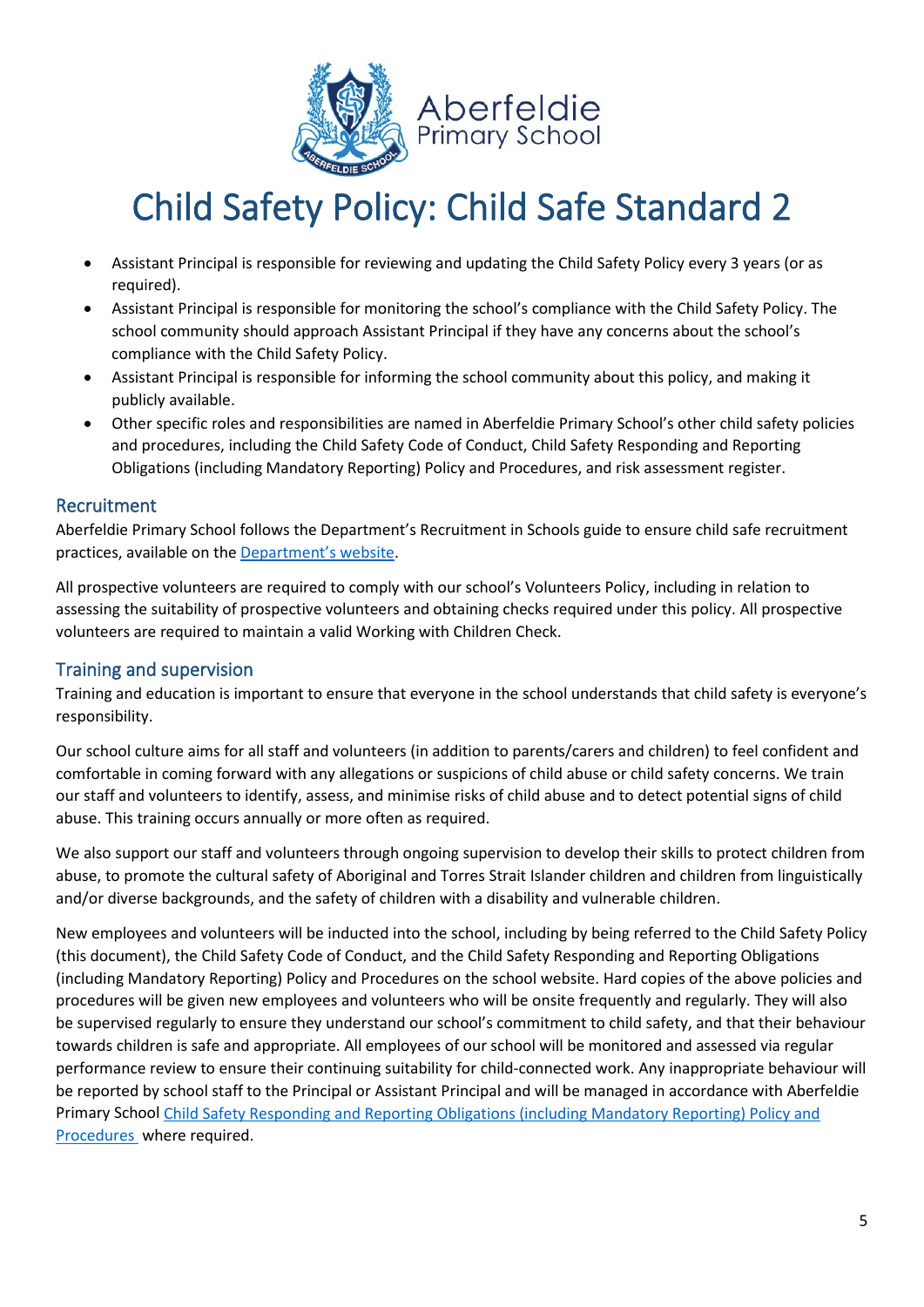

## Reporting a child safety concern or complaint

The school has clear expectations for all staff and volunteers in making a report about a child or young person who may be in need of protection. All staff (including school council employees) must follow the school's Child Safety Responding and Reporting Obligations (including Mandatory Reporting) Policy and Procedures, including following the [Four Critical Actions for Schools](https://www.education.vic.gov.au/Documents/about/programs/health/protect/FourCriticalActions_ChildAbuse.pdf) if there is an incident, disclosure or suspicion of child abuse. Immediate actions should include reporting their concerns to DHHS Child Protection, Victoria Police and/or another appropriate agency and notifying the principal or a member of the school leadership team of their concerns and the reasons for those concerns.

Aberfeldie Primary School will never prohibit or discourage school staff from reporting an allegation of child abuse. The school will always take action to respond to a complaint in accordance with the school's Child Safety Responding and Reporting Obligations (including Mandatory Reporting) Policy and Procedures. In accordance with Action 4 of the Four Critical Actions for Schools, Aberfeldie Primary School will provide ongoing support for students affected by child abuse.

The Child Safety Responding and Reporting Obligations (including Mandatory Reporting) Policy and Procedures can be found at Child Safety Responding and Reporting Policy.

## Risk reduction and management

Aberfeldie Primary School believes the wellbeing of children and young people is paramount, and is vigilant in ensuring proper risk management processes, found in the school's risk assessment register. The school recognises there are potential risks to children and young people and will take a risk management approach by undertaking preventative measures.

We will identify and mitigate the risks of child abuse in school environments by taking into account the nature of each school environment, the activities expected to be conducted in that environment and the characteristics and needs of all children expected to be present in that environment.

Aberfeldie Primary School monitors and evaluates the effectiveness of the actions it takes to reduce or remove risks to child safety, more information can be found in the school's risk assessment register.

## Listening to, communicating with and empowering children

Aberfeldie Primary School has developed a safe, inclusive and supportive environment that involves and communicates with children, young people and their parents/carers. We encourage child and parent/carer involvement and engagement that informs safe school operations and builds the capability of children and parents/carers to understand their rights and their responsibilities. Our school is committed to supporting and encouraging students to use their voice to raise and share their concerns with a trusted adult at any time of need. Students can access information on how to report abuse at the office or Principal Class Officers.

When the school is gathering information in relation to a complaint about alleged misconduct with or abuse of a child, the school will listen to the complainant's account and take them seriously, check understanding and keep the child (and/or their parents/carers, as appropriate) informed about progress.

The school will promote the Child Safe Standards in ways that are readily accessible, easy to understand, and userfriendly to children, including: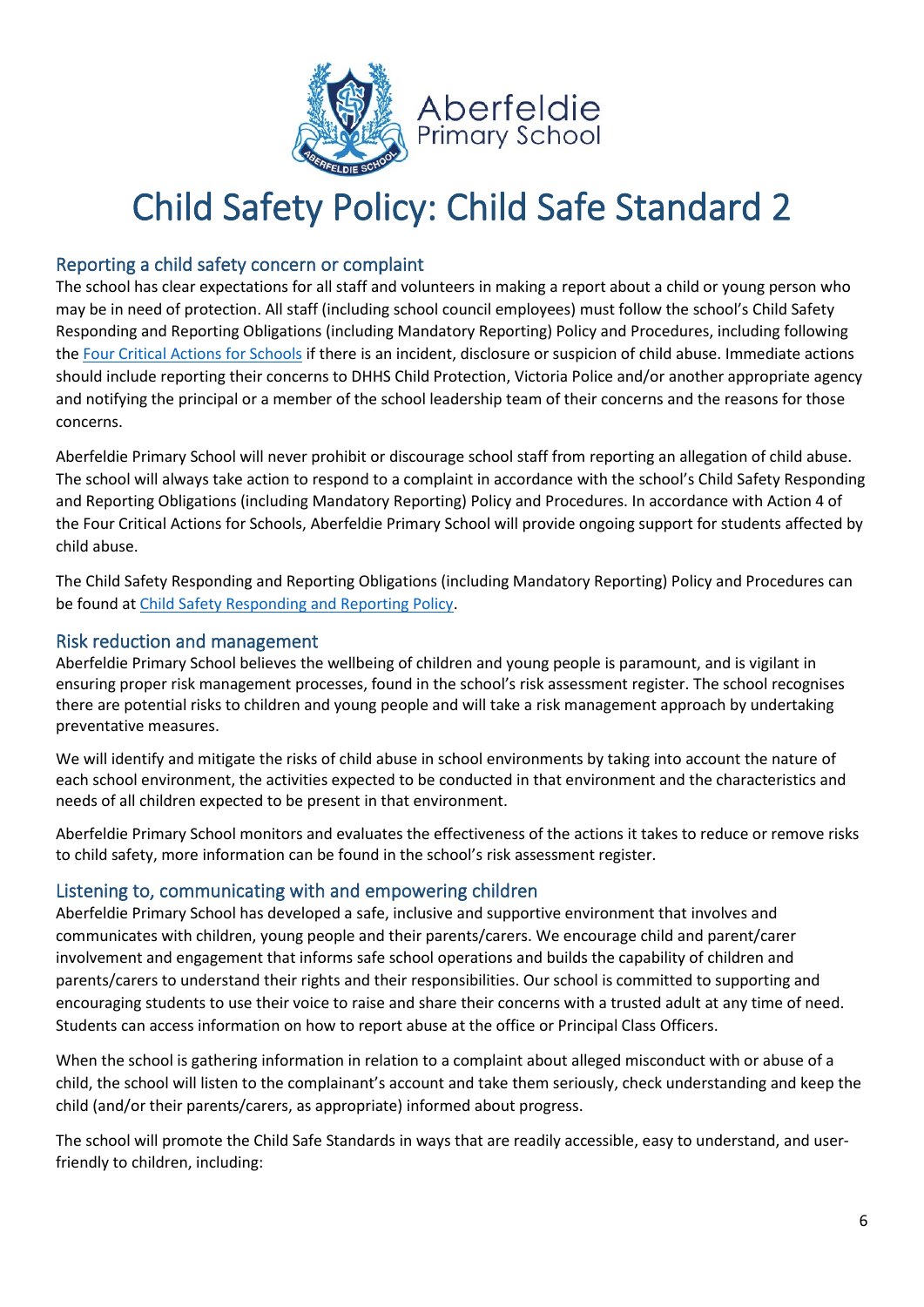

- All of our child safety policies and procedures will be available for the students and parents at Aberfeldie Primary School to read at the school office and on the school website.
- PROTECT Child Safety posters will be displayed across the school
- School newsletters will inform students and the school community about the school's commitment to child safety, and strategies or initiatives that the school is taking to ensure student safety
- Age-appropriate strategies for students: discussion of child safety with students, students making and displaying their own child safety posters, child safety policies and procedures are written in child-friendly language.
- The Four Critical Actions are actively taught to mandatory reporters and other school staff, the whole school is encouraged to contribute to risk assessment and mitigation, the Child Safe Standards are addressed and explained at year level assemblies or parent information sessions.

The school will use its health and wellbeing programs to deliver appropriate education to its students about:

- standards of behaviour for students attending the school;
- healthy and respectful relationships (including sexuality);
- resilience; and
- child abuse awareness and prevention.

Specific programs the school is currently delivering that covers the above points are for Respectful Relationships, sexuality education, e-smart education programs, Bounce Back and resources from Bullying No Way, Bullying Stoppers.

## Communications

This school is committed to communicating our child safety strategies to the school community through:

- Ensuring that the Child Safety Policy (this document), Code of Conduct, and the Child Safety Responding and Reporting Obligations (including Mandatory Reporting) Policy and Procedure are available on the school website.
- Once per term reminders in the school newsletter of our school's commitment to child safety
- Ensuring that child safety is a regular agenda item at school leadership meetings and staff meetings for discussion
- Parent Helpers Briefings, volunteer induction processes (such as volunteers attending camps and excursions).

## Confidentiality and privacy

This school collects, uses and discloses information about particular children and their families in accordance with Victorian privacy law. The principles regulating the collection, use and storage of information is included in the Department of Education and Training's Schools' [Privacy Policy.](https://www.education.vic.gov.au/Pages/schoolsprivacypolicy.aspx)

### Related policies and documents

Related policies and documents include:

- Code of Conduct
- Child Safety Responding and Reporting Obligations (including Mandatory Reporting) Policy and Procedures